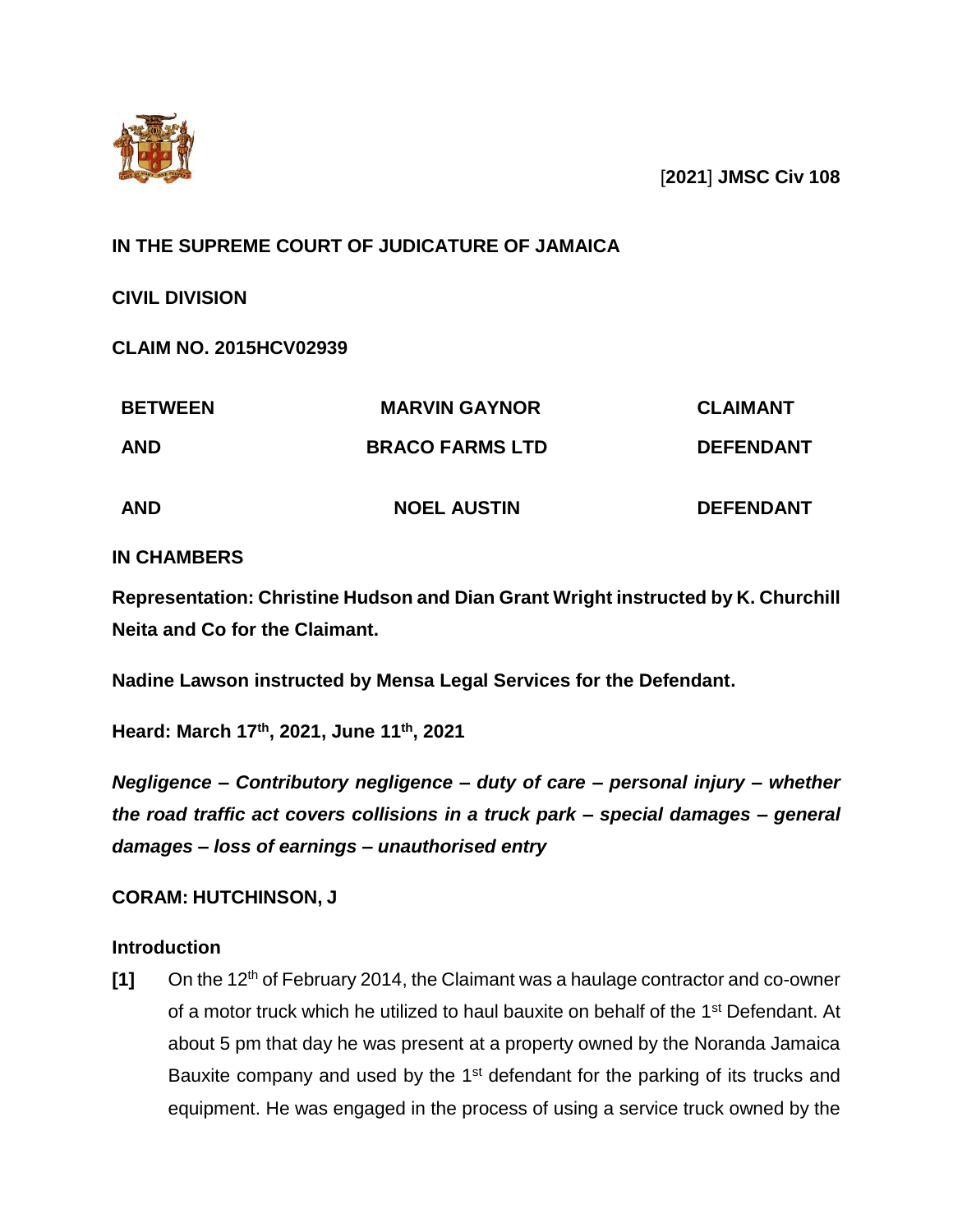1<sup>st</sup> defendant to carry out repairs on his trucks parts when he was pinned between the service vehicle and a Mack Truck registered CF8897 which was owned by the 1<sup>st</sup> Defendant and being driven by the 2<sup>nd</sup> defendant (Mr Austin). It is not in dispute that at the relevant time the  $2<sup>nd</sup>$  defendant had been operating as the servant and/or agent of the 1<sup>st</sup> Defendant.

**[2]** As a result of this incident, the Claimant suffered injury and loss and filed a Claim in this matter. An Amended Claim Form naming these two defendants was filed on the  $17<sup>th</sup>$  of August 2016 in which he sought damages for negligence arising out of this incident. The 2<sup>nd</sup> defendant was never served with the Claim Form but on the  $26<sup>th</sup>$  of October 2016 an acknowledgment of service was filed on behalf of the 1<sup>st</sup> Defendant. Their defence was filed on the 22<sup>nd</sup> of December 2016, the late filing of same having been consented to by the Claimant. While the fact of the collision was acknowledged by the 1<sup>st</sup> Defendant they denied that the 2<sup>nd</sup> defendant wholly caused or contributed to the incident and asserted that the Claimant had in fact caused the incident or been contributorily negligent. They also raised questions as to whether the Claimant had been authorized to be present in the area in which the incident had occurred or to use their service vehicle to effect his repairs.

## **Issues**

- **[3]** Arising out of the areas which are in dispute between the parties, I found that the issues to be determined by me are as follows;
	- 1. Was the Claimant authorised to be in the area or to utilise the services of the 1<sup>st</sup> defendant's service vehicle at the time of the collision?
	- 2. Was the incident caused solely by the negligence of the 2<sup>nd</sup> defendant or was there contributory negligence on the part of the Claimant?
	- 3. Does Res Ipsa loquitur apply?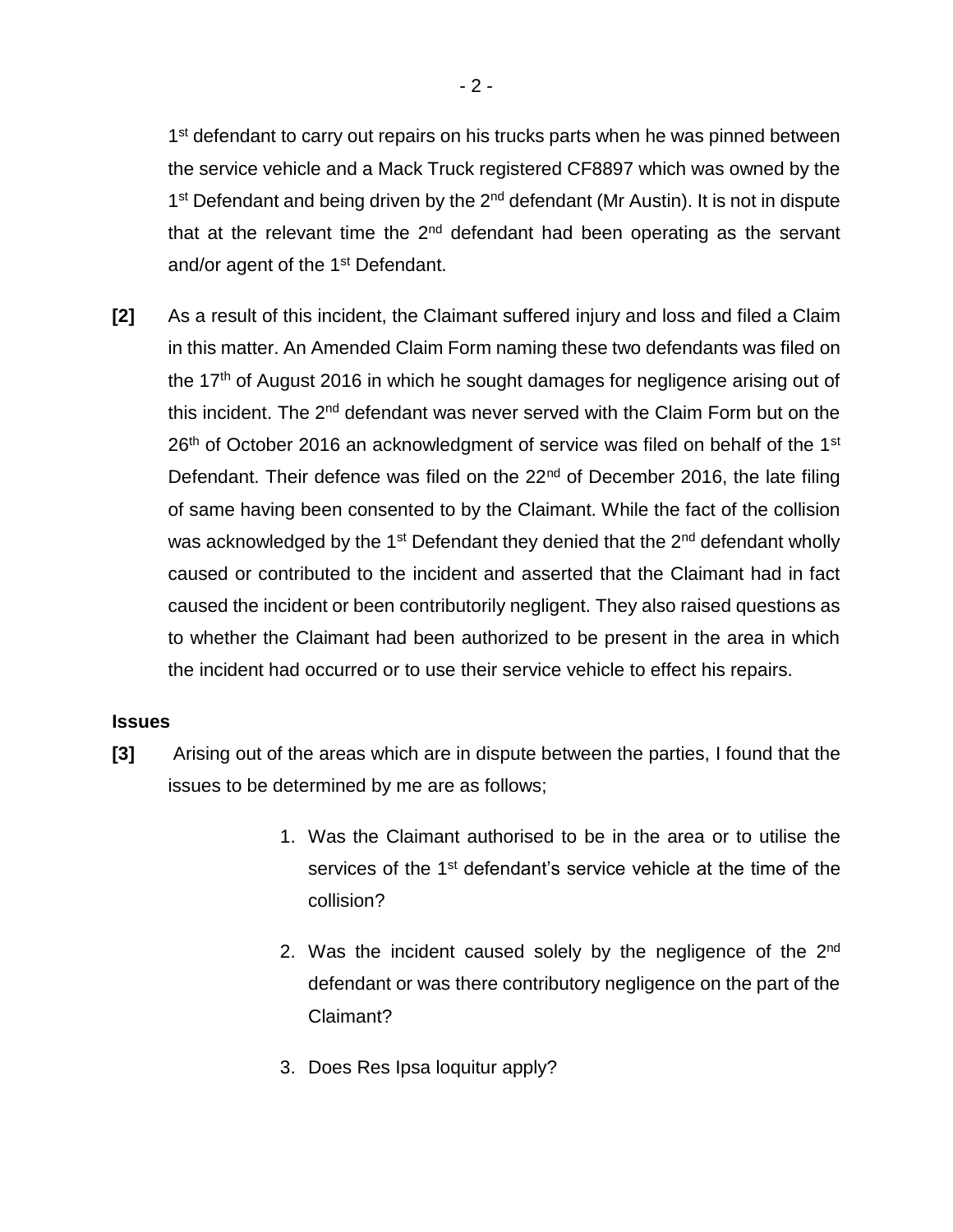4. What quantum of damages is the Claimant entitled to, if any, by way of special and general damages?

#### **Summary of the Claimant's Case**

- **[4]** Mr Gaynor provided a witness statement in this matter which stood as his evidence in chief with amplification permitted by the Court. It was his evidence that on the day and time stated above, he had parked his truck in the truck park at Noranda Bauxite Limited in order to effect repairs on same. On realising that he needed to use a vice clamp to assist with these repairs, he sought permission from 'Delroy' the senior mechanic employed to the  $1<sup>st</sup>$  Defendant to use Braco Farm's service vehicle which had the necessary equipment. Permission having been obtained he entered that area of the truck park and began to effect the necessary repairs. While he was engaged in doing so a motor truck registered CF 5587 which was being driven by the  $2<sup>nd</sup>$  defendant and owned by the 1<sup>st</sup> defendant entered the compound and stopped in close proximity to where he was working.
- **[5]** On recognising that the truck was too close to his work area and impeded his ability to complete his task, Mr Gaynor approached the driver's door and requested that he reverse. This was done and the vehicle reversed 10 feet away after which Mr Gaynor resumed his work which he acknowledged was a noisy process. He explained that the next thing that he knew was he felt an impact to his back and left leg and realised that he was pinned between the truck being driven by Mr Austin and the service vehicle. While he was pinned he heard the truck make a sound like the engine had stalled then restarted after which it reversed and he fell to the ground.
- **[6]** It was acknowledged by him that he had resumed working before the engine had shut off but he explained that the diesel vehicles often took a while to throttle down after the engine was shut off. Mr Gaynor estimated that it was about 3 to 4 minutes after he had spoken to the driver and he reversed that he felt the impact. He later conceded that it could a shorter period of 2 or 2/12 minutes. He rebutted the suggestions that the truck had only moved four feet away and that he had resumed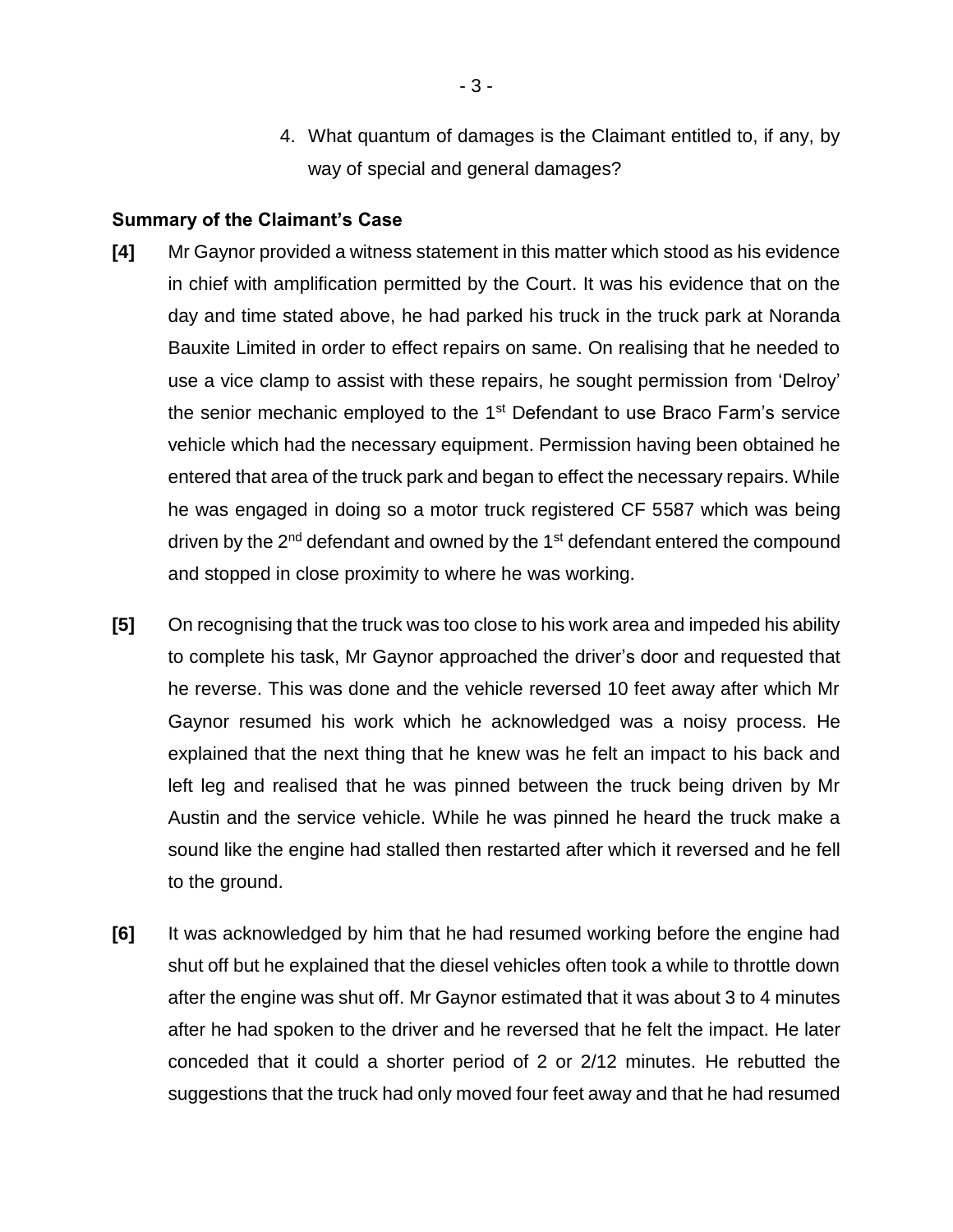working while it was still in very close proximity to him. He explained that he had resumed carrying out his repairs as he did not expect that having reversed the driver would have moved back in his direction. It was also pointed out by him that there was no horn or other alert to indicate that the driver had been moving forward in his direction. He acknowledged that he had not been wearing his reflective vest but explained that this would ordinarily be worn in the mines. He also maintained that 10 feet was a safe distance away for him to revert to his task and not a hazardous situation.

- **[7]** Mr Gaynor was transported to the St Ann's Bay hospital where he had his left leg stitched and bandaged. He also received an injection to his left hip which was swollen and he was hospitalised for 2 weeks. After a painful period of treatment, he was discharged and placed on outpatient care. He also received physiotherapy to assist with the healing process. He was only able to ambulate using crutches and for an extended period of time he had to be assisted by his partner to carry out the most menial of tasks. He complained of ongoing pain in the leg as well as numbness and had to wear shoes a size larger in order to reduce this discomfort.
- **[8]** He wasn't able to resume driving his truck and explained that as a result of this he experienced a loss of income as he was not able to haul bauxite for the 1<sup>st</sup> defendant as he did before. He indicated that in the period of January to March 2014 this ranged between \$68,746.03 per fortnight and \$101,988.28 and that he had worked for the  $1<sup>st</sup>$  defendant on a regular basis. He claimed loss of earnings for a 2-year period in the sum of \$4,439,014.06. The particulars of claim outlines this as \$85,000 per month. He was asked to explain this figure in light of the fact that he had sold his truck and indicated that he had been laid up in hospital not working and based this loss on the time that it took him to get back to work which was a year and a  $\frac{1}{2}$  later.
- **[9]** A number of documents were agreed and these were the medical report from NERHA St Ann's Bay Hospital dated the 5<sup>th</sup> March 2015 signed by Dr Ian Titus. The medical reports of Dr. G Dundas dated 19<sup>th</sup> September 2016 and  $7<sup>th</sup>$  May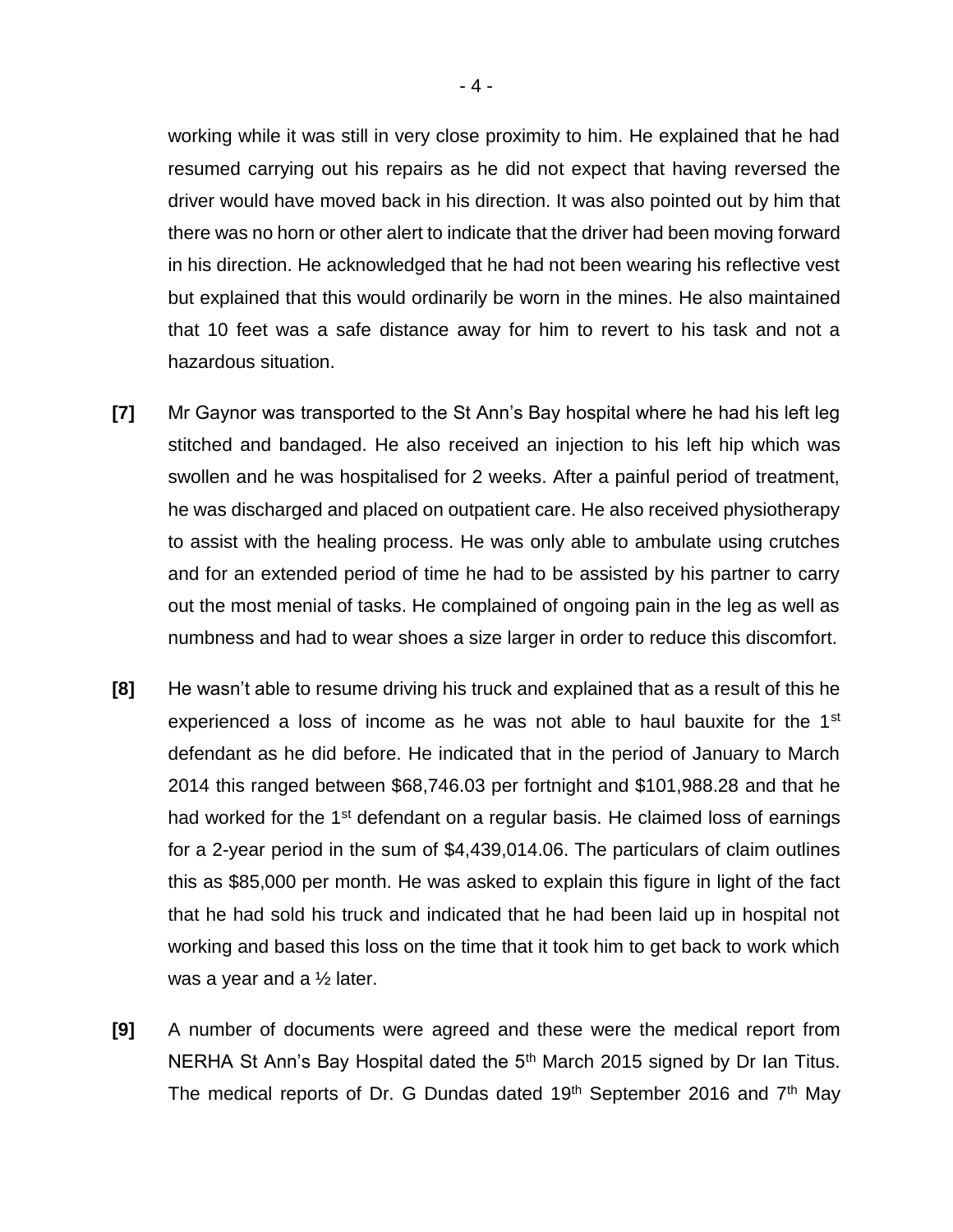2017. The cost of the medical reports, an examination at Elite diagnostic, travel expenses and extra help were all agreed in the sum of \$129,400. There were also 3 pay slips agreed in support of the fortnightly earnings alluded to above. The medical reports revealed that he had a number of significant injuries, these included;

- a. A crush injury to the left lower extremity with residual sensory nerve deficit.
- b. Sacroiliac contusion
- c. Left Hip strain
- d. Soft tissue injury around the left hip
- e. Peripheral nerve impairment in the left lower extremity.
- f. Whole person impairment 5%.

## **Summary of 1st Defendant's Case**

- **[10]** Mr Christopher Parnell, the Director of Braco Farms Ltd provided a statement which stood as his evidence in chief. He outlined the operations of the 1<sup>st</sup> Defendant, the principal activity of which was the mining and hauling of bauxite under a contract with Noranda Bauxite Ltd using trucks owned by the 1<sup>st</sup> defendant as well as other trucks owned by sub-contractors. He noted that there was no employment contract in place with these sub-contractors as these trucks would simply show up and be utilised if there was a need. Mr Parnell pointed out that the owners of the truck were wholly responsible for the cost of maintenance and insurance of their trucks as well as payment of their drivers. In respect of the manner in which these truckers would be paid, it was pointed out that this would be based on the number of tons of bauxite transported.
- **[11]** The 1st defendant was allocated a truck park which Mr Parnell stated was only to be used by trucks belonging to the company and for its equipment. Access to the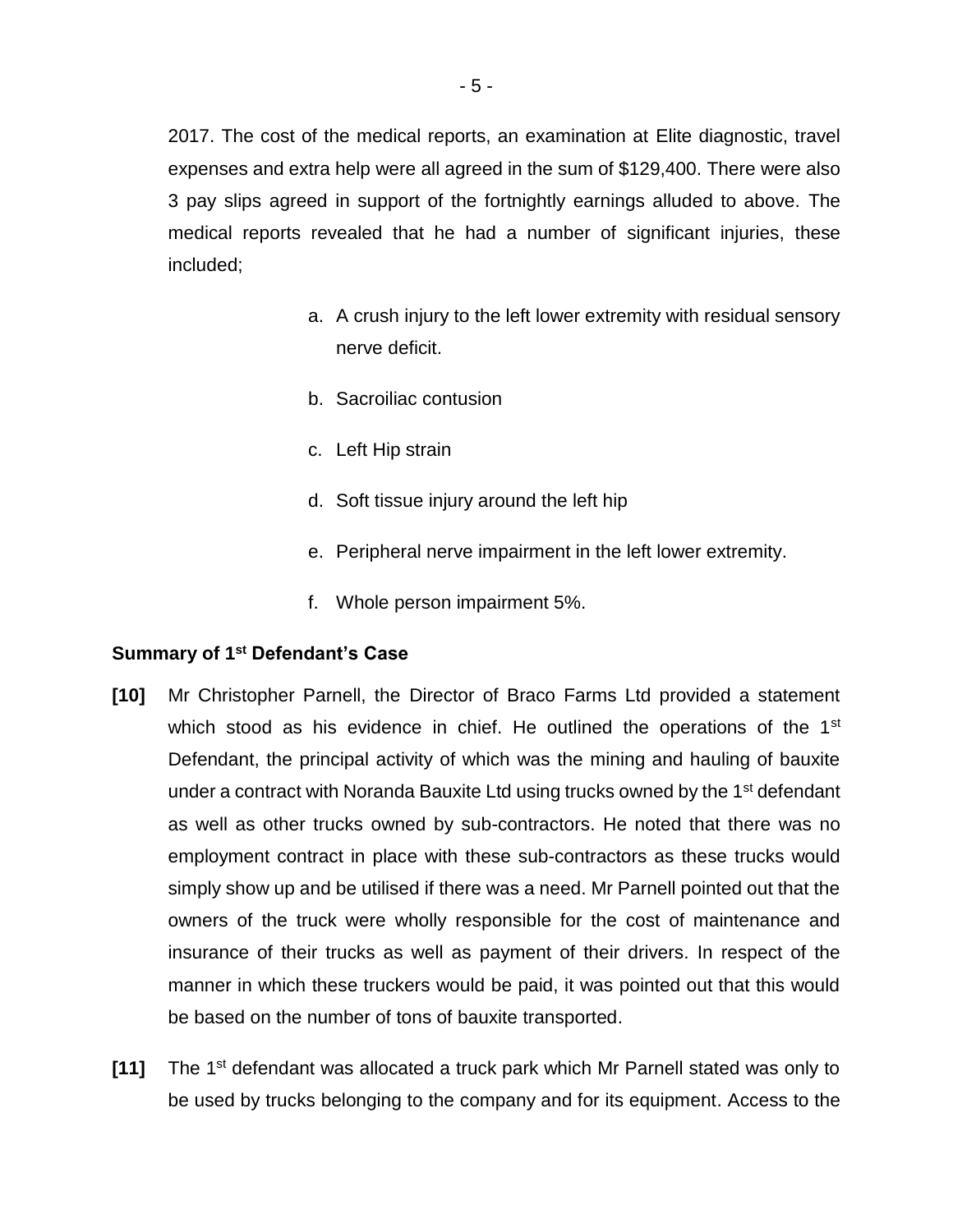service equipment owned by the  $1<sup>st</sup>$  defendant could only be granted by the Mechanic or Mines Supervisor, Messrs Douglas Clarke and Robert Robinson respectively. The independent relationship with the external truckers was maintained by the fact that they were responsible for making their own income tax and statutory deductions payments. The 1<sup>st</sup> defendant would occasionally make deductions from the gross payment in respect of advances made or to cover the cost of fuel or tyres provided.

**[12]** Mr Parnell acknowledged that between 2011 and 2014, the Claimant worked with the company and a table setting out the gross and net earnings as well as the deductions made was outlined in his statement. In respect of the events of the 12<sup>th</sup> of April 2014, he stated that he received a call between 5:30 and 6:30 that evening and was provided with some information. He subsequently received an oral report from the driver Mr Austin. He indicated that the Mack Truck which Mr. Austin had been driving had a high cab and nose shape which made it difficult to see individuals who were bending over. He also noted that the driver would have to be guided in reversing same. In respect of the claim for loss of earnings for a 2-year period by Mr Gaynor, Mr Parnell pointed out that he, the Claimant, had sold actually his truck in July of 2014 for JMD\$1.25 million.

## **Discussion/Analysis**

# **Was the Claimant authorised to be in the area utilising the services of the 1st defendant's service vehicle at the time of the collision?**

- **[13]** It is the Defence's position that on the day and time of the incident, the Claimant was not supposed to have been in the truck park as this area was reserved for the company's equipment and personnel. It was also highlighted that truckers are to use their own equipment and were not allowed to use the equipment belonging to Braco Farms Ltd. It was also noted that permission to use or deploy the equipment in this area could only be given by the mechanic or mines supervisors.
- **[14]** The Claimant on the other hand outlined that it was the usual practice to park his truck within the area and he had been using the service truck with permission. It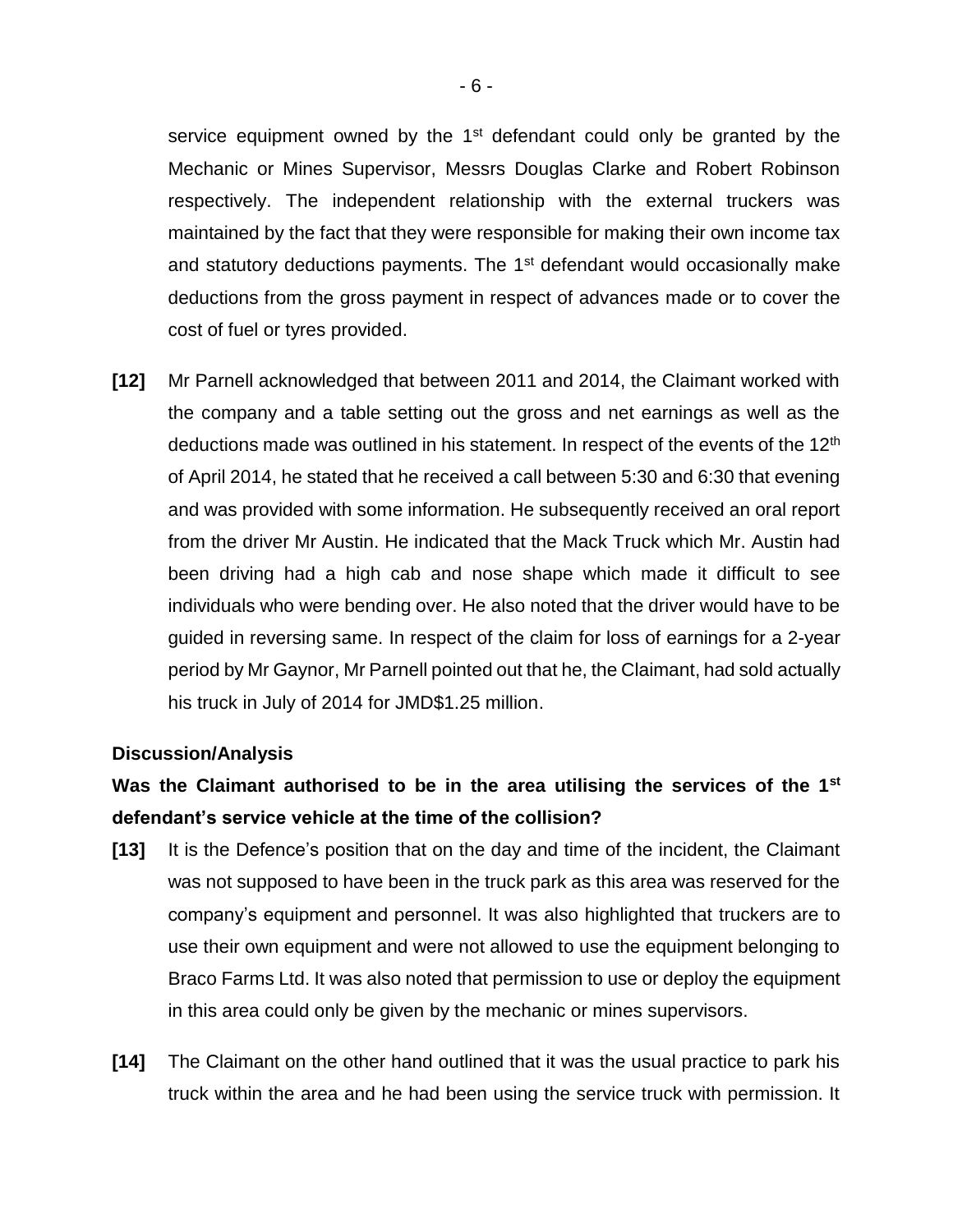was pointed out by his attorney that it is his unchallenged account that he had obtained permission from Delroy the mechanic supervisor. It is evident that by raising questions as to whether or not the Claimant should have been present in this area, the defence was seeking to imply that his entry was unlawful and had placed him at risk of injury. In order to persuade the Court to adopt this position as accurate, it was incumbent on the defendant to provide evidence in support of same.

**[15]** On a review of the evidence, it is clear that although the policy may have existed that truckers were to use their own equipment, the use of the equipment owned by the 1st defendant was under the supervision of the mechanic and/or mines supervisor who had the requisite authority to grant access to or deploy same. It was also apparent from the evidence of Mr Gaynor, that the practice had developed for permission to be granted to the truckers to use the service vehicle to carry out their repairs. The concession that permission could be granted by these supervisors, was consistent with the evidence of the Claimant that he had obtained permission from Delroy before going across to the area. While I note that the name Delroy was different from Douglas which Mr Parnell had given as the first name of the mechanic supervisor, it was never suggested to the Claimant that this was a different individual, neither was it suggested that he never obtained permission from him. In these circumstances, in the absence of any evidence to contradict the account of the Claimant, I am satisfied on a balance of probabilities that this was in fact an authorised visitor to that location and was permitted to use the service vehicle.

# Was the incident caused solely by the negligence of the 2<sup>nd</sup> defendant or was there **contributory negligence on the part of the Claimant?**

**[16]** The principles in relation to the law of negligence were laid down in the locus classicus of *Donoghue v Stevenson [1932] UKHL 100* where Lord Atkins stated as follows: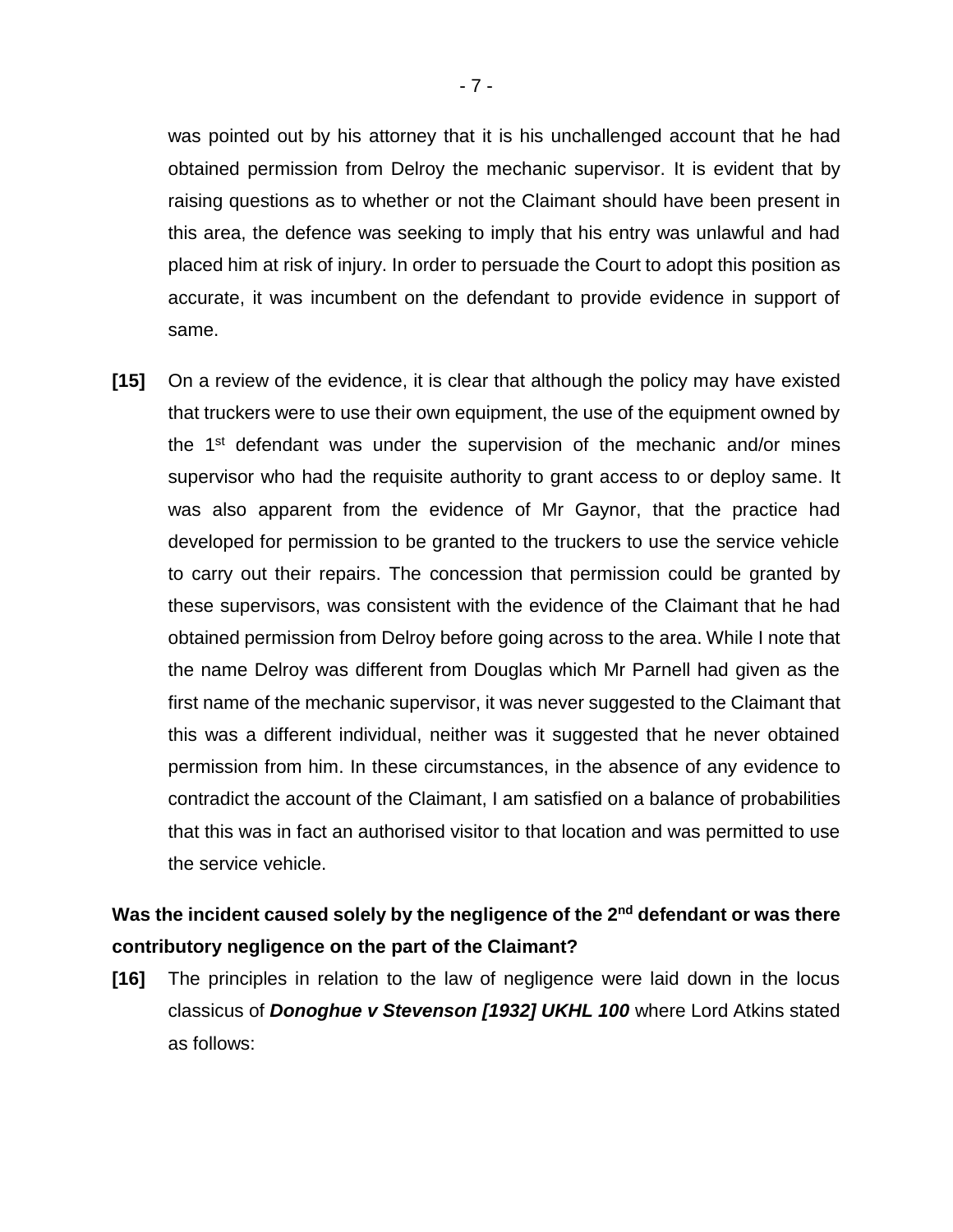*"You must take reasonable care to avoid acts or omissions which you can reasonably foresee would be likely to injure your neighbour. Who then in law is my neighbour? The answer seems to be- persons who are so closely and directly affected by my act that I ought reasonably to have them in contemplation as being so affected when I am directing my mind to the acts or omissions which are called into question".*

**[17]** The legal principles enunciated in that decision were applied by our Court of Appeal in *Glenford Anderson v. George Welch [2012] JMCA Civ.43* where Harris JA stated as follows;

> "*It is well established by authorities that in a claim grounded in the tort of negligence, there must be evidence to show that a duty of care is owed to the Claimant by the Defendant, that the Defendant acted in breach of that duty and that the damage sustained by the Claimant was caused by the breach of that duty*".

**[18]** Having made this pronouncement, the Learned Judge went on to state;

*It is also well settled that where a Claimant alleges that he or she has suffered damages resulting from an object or thing under the Defendant's care or control, a burden of proof is cast on him or her to prove his case on the balance of probabilities*

**[19]** Applying these principles of law to the instant matter, it is clear that the burden is on Mr Gaynor to satisfy the Court that Mr Austin owed a duty of care to him, had breached this duty and he suffered injury and loss as a result of this breach. Although the facts of the instant case disclose that this incident did not occur on the public roadway as the driver of a motor vehicle in an area which was used by other vehicles and pedestrians, Mr Austin would have been under a common law duty of care to keep a proper lookout and have adequate regard for other users of the road. This duty was recognised in the decision of *Boss v. Litton [1832] 5 C & P 407* where the Court stated:

> "All persons, paralytic as well as others, have a right to walk on the road *and are entitled to the exercise of reasonable care on the part of the persons driving carriages upon it"*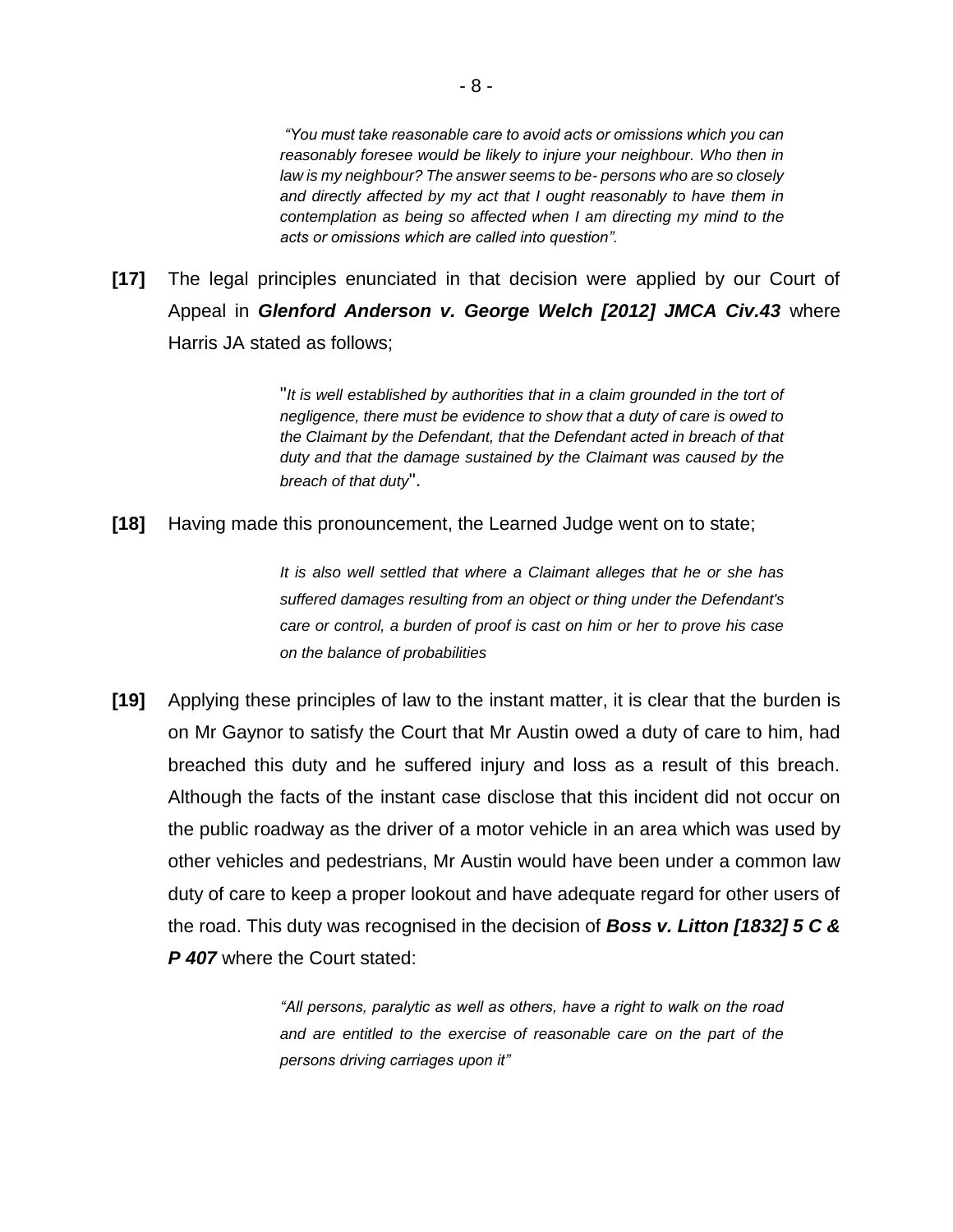**[20]** In submissions made on behalf of the Claimant, the question as to whether the provisions of Section 51 (2), which governs the duty of the driver of a motor vehicle to avoid a collision would apply to the actions of the driver herein. In *Glenroy Gilmore v Horace Christie etal [2013] JMSC Civ 191*, Simmons J, as she then was, in the course of considering the issue of negligence in a motor vehicle accident which occurred in a carpark stated as follows;

> [*31] This issue was dealt with in Griffin v. Squires [1958] 3 All ER 468 where the effect of a similar provision to that in the Jamaican Act was considered. In that case an unlicensed and uninsured driver was prosecuted under the Road Traffic Act 1930 (UK) after she drove a vehicle in a car park. That car park had two entrances, one of which led to a private footpath which led to a bowling club and council buildings. The car park was owned by the local authority and was could be used by members of the public without payment. The matter for the court's determination was whether the car park as part of the footpath was a road as defined by the Act. It was held that the car park did not fall within the definition of a road.*

**[21]** Having made this pronouncement, her Ladyship then went on to review the discussion on this issue by Lord Parker CJ in the *Griffin v Squires* case before declaring as follows;

> *[33] In any event, whilst it is acknowledged that the car park is a place to which the public had access, no evidence has been led as to the terms of such access. There is also no evidence that it was used as a route to access any other place. It is therefore my opinion that the car park is not a road as defined by the Act.*

**[22]** After arriving at this conclusion the Learned Judge then went on to find that only the principles governing the common law duty of care as stated in *Donoghue v Stevenson* would be of relevance to that claim and I adopt her conclusion in the instant case. In considering whether the Claimant has satisfied these requirements, I note that while he acknowledged that he had not wearing a reflective vest while in the work area, Mr Gaynor gave unchallenged evidence that he would have been visible to the driver from shortly after he drove into the truck park. This would have started from the point when he approached his vehicle to inform him that he was too close to his work area and requested that he reverse some distance away. He also gave evidence that even while he was pinned between the two vehicles, he was able to see the driver who should have been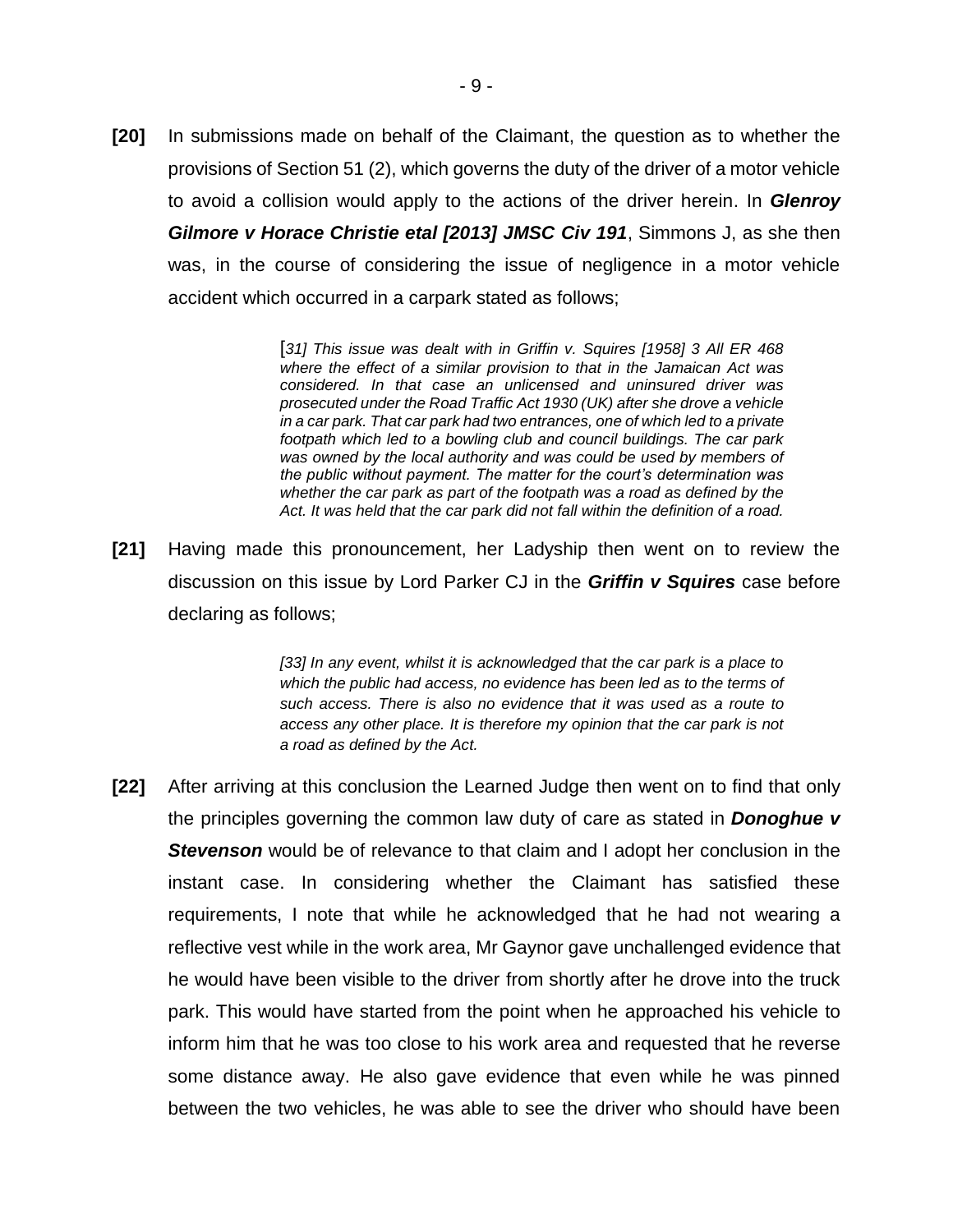able to see him. I find that in those circumstances the driver would have been put on notice of his presence in that area and the need to manoeuvre the truck in such a way to prevent any risk of harm.

- **[23]** It was the unchallenged evidence of the Claimant that the vehicle had reversed 10 feet away before he resumed his task. He also indicated that the vehicle having moved away from him, he had no reason for thinking that it would have returned in his direction. I found that the driver having seen him and been alerted to his work area, it would have been readily apparent to him that any movement back in that direction could potentially place Mr Gaynor at risk. If it became necessary to move forward or otherwise manoeuvre in another direction, it would have been incumbent on him to blow his horn or otherwise seek to alert the Claimant. Alternately it would have been open to him to seek to steer or otherwise control the vehicle in such a way that a collision could have been avoided. In this situation it is evident that none of these things were done.
- **[24]** In her cross-examination of the Claimant as well as submissions in this matter, Ms Lawson raised the issue of contributory negligence on the part of the Claimant. The Law on contributory negligence is found at Section 3(1) of the Law Reform (Contributory Negligence) Act (Jamaica.), which reads:

*"Where any person suffers damage as the result partly of his own fault and partly of the fault of any other person or persons, a claim in respect of that damage shall not be defeated by reason of the fault of the person suffering the damage, but the damages recoverable in respect thereof shall be reduced to such extent as the court thinks just and equitable having regard to the claimant's share in the responsibility for the damages".* 

**[25]** In *Froom v Butcher [1975] 3 All ER 520*, Lord Denning provided useful guidance on this issue where he said:

> *"Negligence depends on a breach of duty whereas contributory negligence does not. Negligence is a man's carelessness in breach of duty to others. Contributory negligence is a man's carelessness in looking after his own safety. He is guilty of contributory negligence if he ought reasonably to have foreseen that if he did not act as a*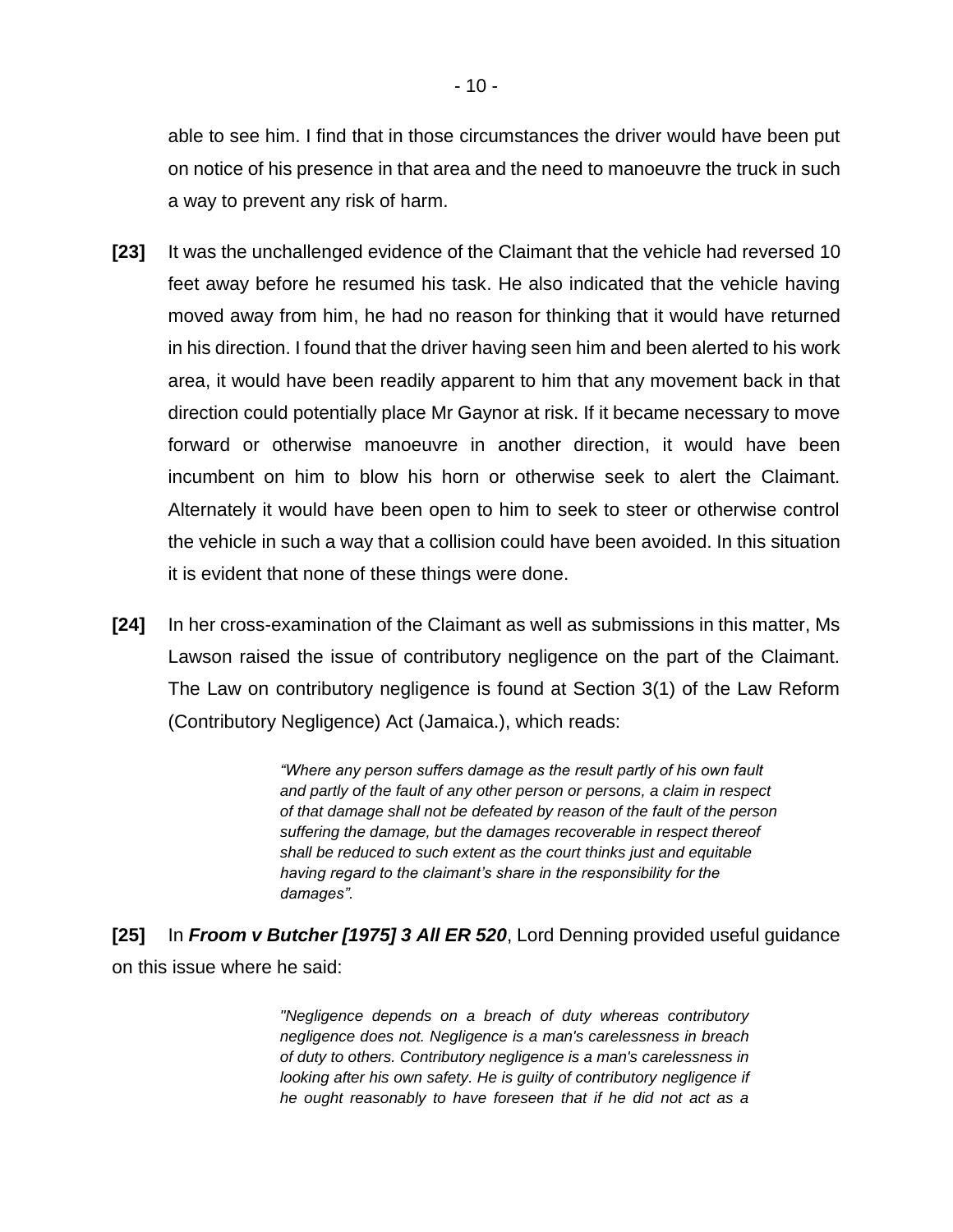*reasonable prudent man he might hurt himself. See Jones v Livex Quarries Ltd. "*

**[26]** The Defendant also relied on a number of authorities one of which was *Norris vs. William Floss & Son Ltd. (1954) I ALL E 324*. In that matter, the plaintiff had sustained injury in seeking to correct a fault in scaffolding by a method which the court in dismissing a claim for personal injuries, based on common law negligence and breach of a Building (Safety, etc.) Regulation found to be "fantastically wrong" it was held on appeal that "although at the time of the accident there was a breach by the defendants of the Regulation the real cause of the accident was the plaintiffs negligence in employing an unsuitable method of trying to correct the fault; neither the breach of statutory duty nor the failure of the defendants foreman to warn the plaintiff of the fault contributed to the accident; and therefore the defendants were not liable).

In explaining the decision of the Court Vaisey J at pp. 327-320 said -

*"It is sometimes difficult to decide whether an antecedent act or event is the cause, or one of the causes of a subsequent event, or whether, on the other hand: it is merely one of the surrounding circumstances in which as part of the background in front of which, the subsequent event has taken place. Here it seems to me that the accident to the plaintiff was due entirely to his own negligence in doing a piece of work well within his competence, in a manner which the learned judge described as "fantastically wrong". True it is that it was on the leaning standard that the work*  in question had to be carried out, but the fact that the standard was in that *condition, cannot in my judgment be treated as being in any reasonable sense a cause of the accident. It is not, I think, admissible to construct chains of causation in a case such as this where a single cause - simple obvious and amply sufficient to account for what happened - is to be found in the inexcusably careless behaviour of the workman himself."*

- **[27]** The particulars of negligence alleged on the part of the Claimant were outlined as follows;
	- a) He failed to keep out of the immediate area in which the motor truck was operating.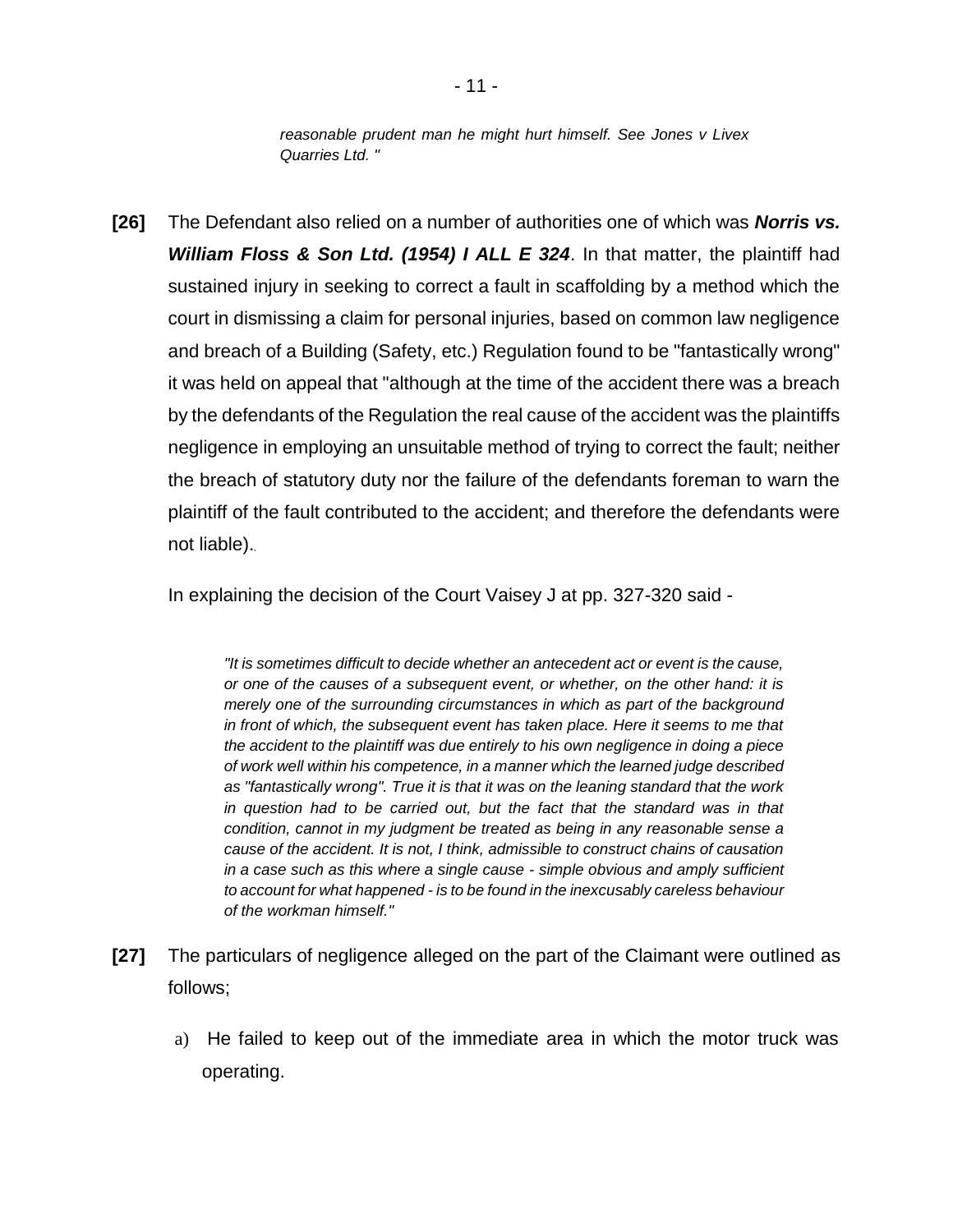- b) He had his back turned to the motor truck while it was operating perilously close to him.
- c) He failed to use common sense.
- d) He failed to have regard for his own safety in the circumstances
- **[28]** The 1st Defendant argued that If Mr. Gaynor had waited until Mr Austin had completed manoeuvring the truck, turned off the engine and exited the truck before he continued working at the service truck, he would not have suffered injury. Counsel pointed out that by his own admission, Mr Gaynor not only remained in the immediate vicinity but also turned his back to the unit before it had completed its manoeuvre. In turning his back, Mr Gaynor was stated to have been negligent as he failed to keep the truck under observation thereby showing reckless disregard for his own safety.
- **[29]** I have already concluded that at the time of the collision, the Claimant had been authorized to enter and carry out his repairs in the area in which the collision occurred. As such, his presence there was not unlawful and cannot in these circumstances be viewed as an action by which he placed himself at risk. It still remained the responsibility of the  $1<sup>st</sup>$  defendant's driver to ensure that on entering the truck park, where there was likely to be pedestrian as well as vehicular traffic, every effort was made to avoid a collision.
- **[30]** On the question of whether by turning his back to the truck and resuming his work the Claimant was contributorily negligent, from the evidence of Mr Parnell, this was an area in which service equipment belonging to the  $1<sup>st</sup>$  defendant was kept. As such, it was no doubt a place in which work of a similar nature was the norm. From the Claimant's account, Mr Austin was aware that he was working in this area. Additionally, he had waited until Mr Austin had reversed a distance of 10 feet away from him before resuming his repairs.
- **[31]** It is clear that when the vehicle had initially stopped Mr Gaynor immediately apprehended that it was too close to his work area and sought to avert any threat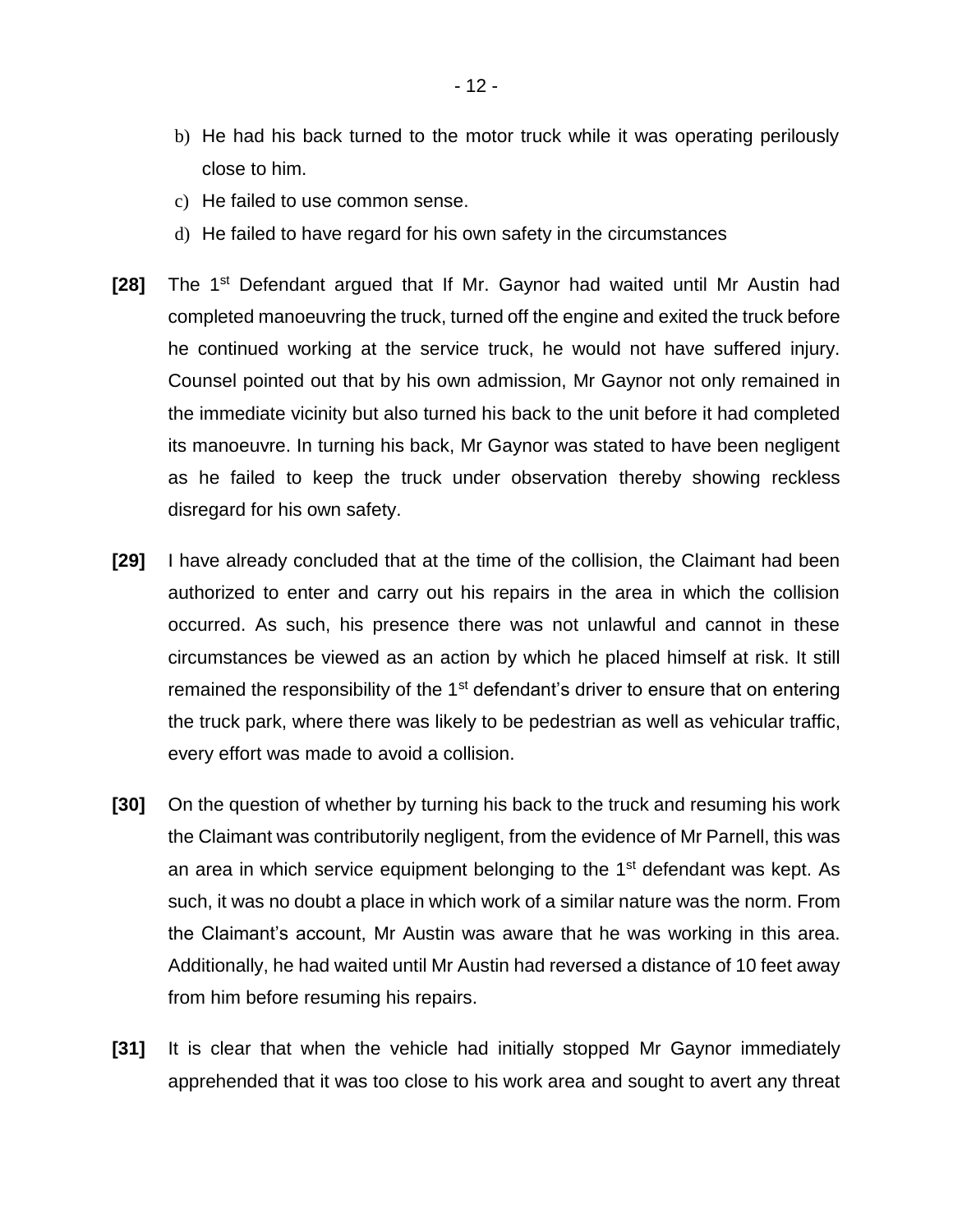to his safety by alerting Mr Austin that he needed to move. He did not just assume that this request would be complied with, but ensured that it was done as he witnessed this process after which he returned to his task. These are all steps that a reasonable and prudent man would have taken in protection of his safety. The situation would have been markedly different if Mr Gaynor having observed the truck in close proximity to him had simply turned around and continued carrying out his repairs. Based on his actions, I am unable to agree that he turned his back in circumstances where he would have known that there was a risk of harm.

#### **Does Res Ipsa loquitur apply?**

- **[32]** The issue of Res Ipsa Loquitur has been raised on the part of the Claimant on the basis that he was struck from behind by the truck which was being driven by the 1<sup>st</sup> defendant's driver at the relevant time. While he was unable to speak to the manner of the Defendants driving, apart from asserting that he failed to keep a proper lookout, it is his position as pleaded that the truck would not have collided with him if Mr Austin wasn't negligent in the operation of the vehicle. Although the cross examination of the Claimant and the submissions filed in this matter raised the scenario of the truck having stalled and jumped forward pinning Mr Gaynor, there was no actual evidence as to what actually occurred in the moments leading up to the collision.
- **[33]** The application of this legal principle was examined by our Court of Appeal in the decision of *Coke v Rhooms etal [2014] JMCA Civ 54 in which* Brooks JA declared as follows;

*In Shtern v Villa Mora Cottages Ltd and Another [2012] JMCA Civ 20, Morrison JA, in his characteristically thorough style, assessed the application of the doctrine of res ipsa loquitur. In his judgment, with which the other members of the court agreed, he cited the leading cases on the doctrine and, at paragraph [57], summarised the relevant principles: "(i) the occurrence is such that it would not normally have happened without negligence (the editors of Clerk & Lindsell, [19th Ed], para. 8- 152 provide an illustrative short-list from the decided cases: 'bales of sugar do not usually fall from hoists, barrels do not fall from warehouse windows, cranes do not collapse, trains do not collide and stones are not found in buns'); (ii) the thing that inflicted the*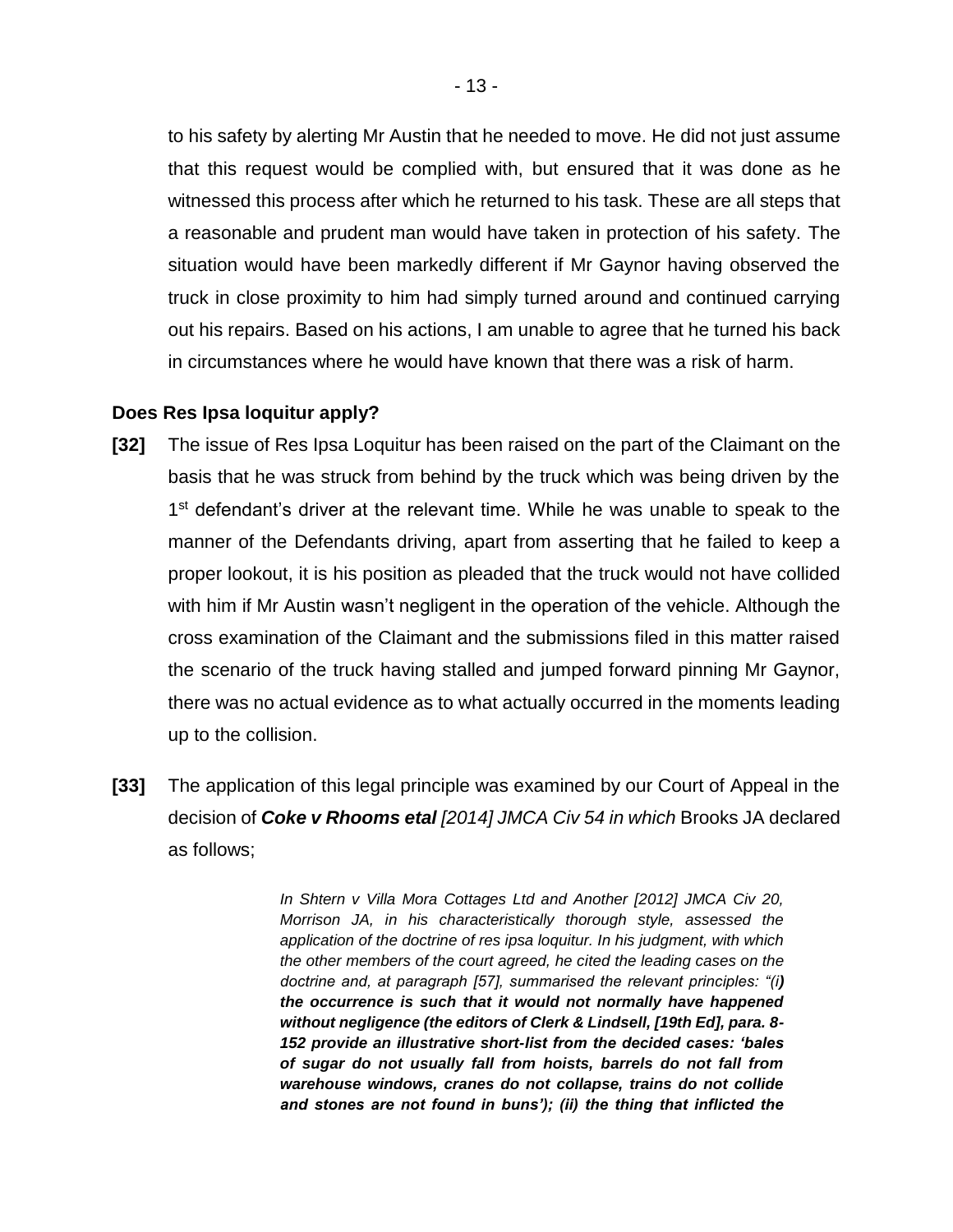*damage was under the sole management and control of the defendant; and (iii) there must be no evidence as to why or how the accident took place. As regards this last criterion, the editors of Clerk & Lindsell (op. cit. para. 8-154) make the important point, based on Henderson v Jenkins & Sons [[1970] RTR 70, 81 – 82], that 'Where the defendant does give evidence relating to the possible cause of the damage and level of precaution taken, the court may still conclude that the evidence provides an insufficient explanation to displace the doctrine'." (Emphasis supplied)* 

**[34]** Additional guidance on this doctrine was provided in *Bennett v Chemical Construction (G.B.) Ltd. [1971] 1 W.L.R. 1571* where the Court stated :

> "In order to rely on the doctrine of res ipsa loquitur, the Claimant must establish two things:-

- i. That the thing causing the damage was under the management and control of the Defendant or his servants; and
- ii. ii. That the accident was of such a kind as would not, in the ordinary course of things, have happened without negligence on the Defendant
- **[35]** Applying these legal principles to the instant case, it is clear that there is no factual account before the Court to explain how the truck ended up moving forward and collided with Mr Gaynor and the theories advanced cannot take the place of evidence. What is apparent however is that the truck was under the management/control of Mr Austin and this accident could not have happened without some negligence on his part.

**What quantum of damages is the Claimant entitled to, if any, by way of special and general damages?**

**Special damages**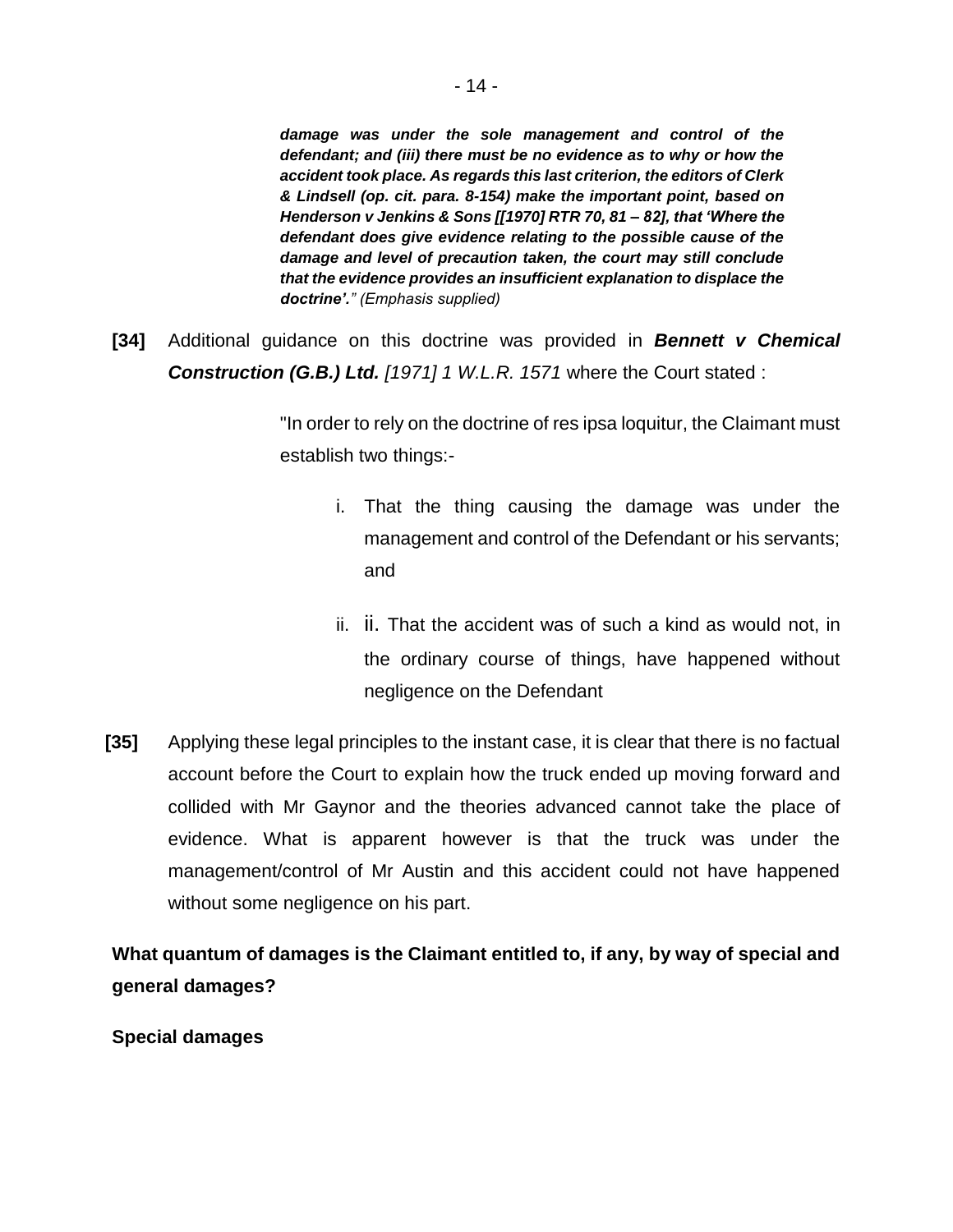- **[36]** The issue of special damages did not appear to be especially controversial as the parties were able to agree a number of documents and receipts in respect of expenses incurred for medical reports, transportation and extra help which amounted to the sum of \$129,400 and on a review of the documentation in respect of same, I am satisfied that this amount has been proved.
- **[37]** In addition to the cost associated with these areas, the Claimant has also asked for an award to be made for loss of earnings. In his witness statement he indicated that he was seeking same for a 2-year period but in explaining why he was seeking such an award in circumstances where he had sold his truck, he stated that it was a year and ½ before he was able to drive as a result of the extent of his injuries. In support of an award under this heading, he presented 3 pay slips the average of which showed earnings of \$85,367 per fortnight, this figure when multiplied by 2 years amounts to the sum claimed above.
- **[38]** While agreeing the pay slips, the 1<sup>st</sup> defendant also presented figures which they indicate reflect monies actually paid to Mr Gaynor. For the year 2014, gross income of \$924,091.87 was noted. The net paid was \$237,353.86 as deductibles were said to amount to \$686,738.01. Using these figures, the average of the gross salary for 8 fortnight payments would be \$115,511.48 and the average of the net would be \$29,669.23. The deductibles were said to include sums advanced, fuel and tyres. In light of the range indicated and the absence of any explanation in respect of how the deductions were allocated, I am prepared to accept the sum of \$85,327 as not unreasonable.
- **[39]** Apart from presenting these other figures, the 1<sup>st</sup> defendant highlighted the fact that the truck had been sold from the 21<sup>st</sup> of April 2014 and raised questions as to what effort if any had been made by Mr Gaynor to mitigate his loss. It is an accepted fact that in order for an award to be made under this heading of damages there must be evidence in proof of same. Additionally, the Claimant is under a duty to mitigate his loss unless there are circumstances which show that his injury was such that he suffered a handicap on the labour market and was unable to work or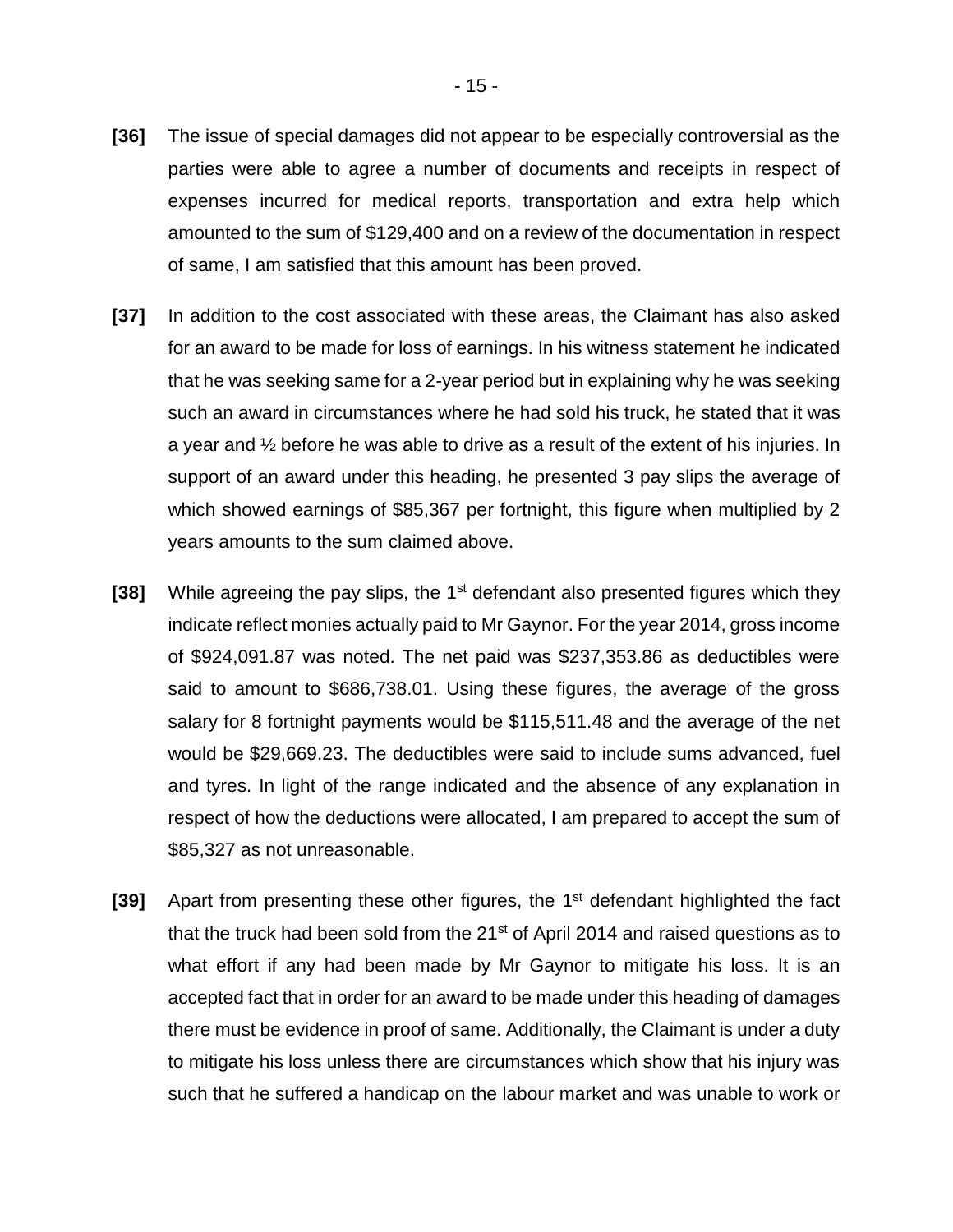obtain comparable employment. In this situation the Claimant has presented evidence to show what his likely earnings were and I am satisfied that this amount would be due to him for the period immediately preceding the sale of the truck.

**[40]** In respect of the period after the sale, there has been no evidence presented to show any loss of earnings for this time whether in his alternate field as an electrician or otherwise. It was the evidence of Mr Gaynor that apart from being a truck driver, he was also an electrician and this is a trade in which he was still engaged up to the time of this trial. Although he stated that it was not until October of 2014 that he was able to walk for short distances without using a crutch, it was open to him to seek other employment to mitigate his loss. From his evidence, no such effort was made and there has been no explanation provided in respect of same. In these circumstances, I am prepared to make an award for loss of earnings in the sum of \$554,625.50.

## **General Damages**

- **[41]** In respect of the appropriate award to be made for pain and suffering and loss of amenities, the case of *Winston McKenzie and Calvin Watson CL 2002/M100*  was commended to the Court by Counsel for the Claimant. In that matter, the Claimant suffered multiple abrasions to the right forearm and right lower limb, soft tissue continues to right thigh. He was hospitalized for two days. He made follow up visit to hospital on occasion the Claimant's evidence he was incapacitated for 2 months' soft tissue injuries to the lower extremities and right hand. The Claimant was hospitalized for 2 days and was reviewed on two occasions at hospital, he healed with no residual effect. An award of \$550,000.00 made for general damages in March 2006 CPI 36.3 updates to \$1,639,000 using CPI 108. 3 for March, 2021.
- **[42]** It was submitted that in terms of gravity and severity, Mr Gaynor's injuries are far more grievous as the extensive laceration to his leg required two (2) weeks hospitalization and complications from an infection spanned a 9-month period. It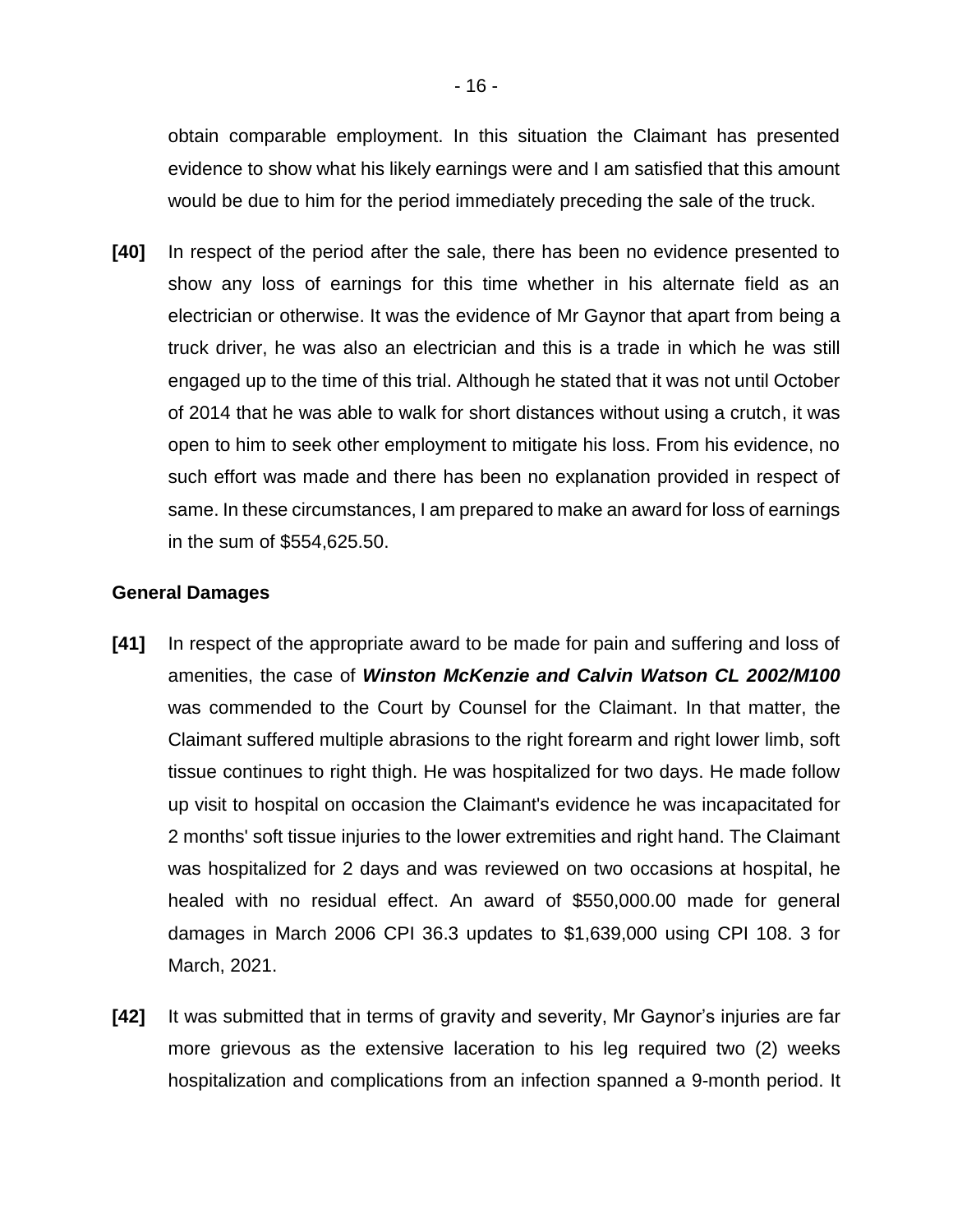was also argued that this Claimant has been left with some deformity, being depressed contour of the proximal area of the thigh and a 13cm x 13 cm oblique scar to the middle 3<sup>rd</sup> of left thigh, features which were not present in the cited case. It was further submitted that taking into account the treatment, the period of incapacity, the resulting scar and 5% whole person impairment the updated award should be significantly increased.

- **[43]** The other authority cited by Counsel was *Sheila Richardson v Vincent Kinglack Harrison page 363*. That Claimant suffered soft tissue injury to the lower limb and was admitted to the hospital for one month. She was left with permanent scarring to the muscles with associated difficulty climbing hills and stairs. The award of \$60,000.00 was made in February 1991 CPI 2.7 updates to \$2,406,600 using the CPI 108.3 for March, 2021.
- **[44]** Counsel conceded that Sheila Richardson injuries were to some extent more extensive in that same involved ankles, foot and multiple abrasions and contusions to the forearm. It was also conceded that her period of hospitalization was 1 month as opposed to 2 weeks. It was highlighted that there was no information as to what treatment if any was experienced post discharge whereas in this matter based on the findings of Dr. Dundas up to September 15, 2014 the Claimant had not reached maximum medical improvement and when the Claimant was last seen on September 15, 2014, 5 months' post injury, the wound was still healing. It was also submitted that although the Claimant in the cited cases suffered multiple soft tissue injuries affecting the upper and lower extremity, all seem to have healed without a trace of residue and only the right leg healed with some residue which was not quantified.
- **[45]** It was also noted that while Richardson had difficulty climbing hills and steps due to diffuse fibrosis and there was permanent scarring of the muscles. Mr Gaynor was assessed with a 5% impairment based on the soft tissue injuries and the peripheral nerve injury, which Dr. Dundas opined was likely to be static. On Mr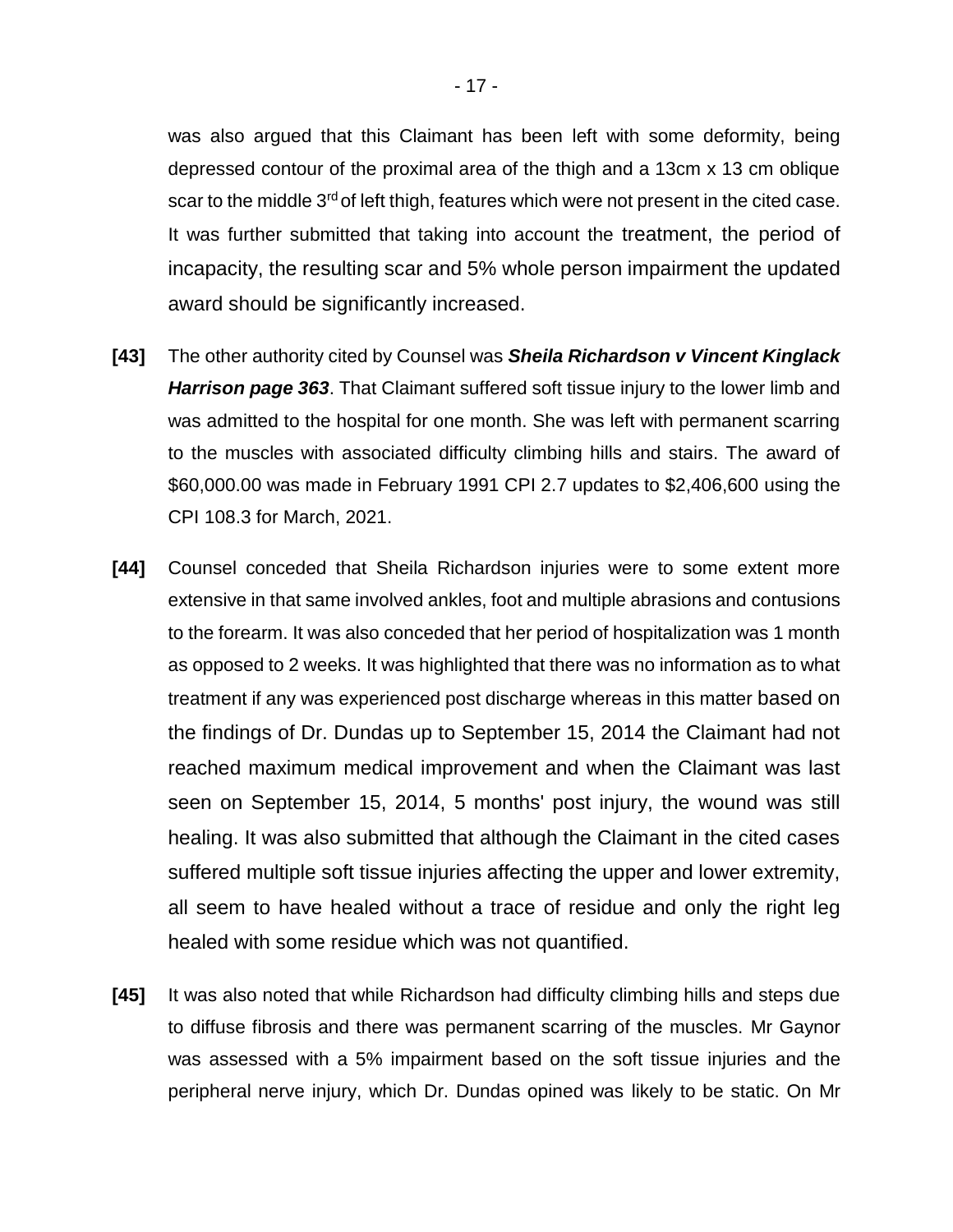Gaynor's account, the impairment resulted in numbness, recurrent pain in the hip and swelling of the foot which affects his choice of foot wear. His tolerance for driving heavy equipment and standing for long hours was also compromised. Counsel submitted that the effects of the residue of his injuries are more extensive and have more far reaching consequences than Sheila Richardson's and any award made ought to be significantly uplifted. Taking these factors into account a recommendation was made for an award within the region of \$4 -\$4.5 million.

- **[46]** On a careful review of the medical evidence presented by this Claimant, I agree that Mr Gaynor's injuries were more severe that those sustained by Mr McKenzie and Ms. Richardson. Additionally, while Ms Richardson had been left with some disability that impacted her ability to move around, Mr Gaynor was also negatively impacted in terms of his ability to stand for long periods, run or even drive for extensive periods which it is accepted he once did for a living. He has also been left with a total whole person impairment of 5%. In light of these factors, I am of the view that any award would naturally take account of these differences. In respect of the figure which has been recommended however, I find that this figure is too large as while Mr Gaynor still has some issues he has been able to return to a level of normalcy as while he can no longer drive a truck as a haulage contractor, he is able to work as an electrician and drive motor vehicles with an automatic transmission. Accordingly, I am of the view that an award of \$3 million would be adequate in the circumstances.
- **[47]** As such, my ruling in this matter is as follows,
	- a. Judgment is entered in favour of the Claimant.
	- b. General Damages are awarded to the Claimant in the sum of \$3 million. Interest is to apply at a rate of 3% from the 18<sup>th</sup> of June 2015 to today's date.